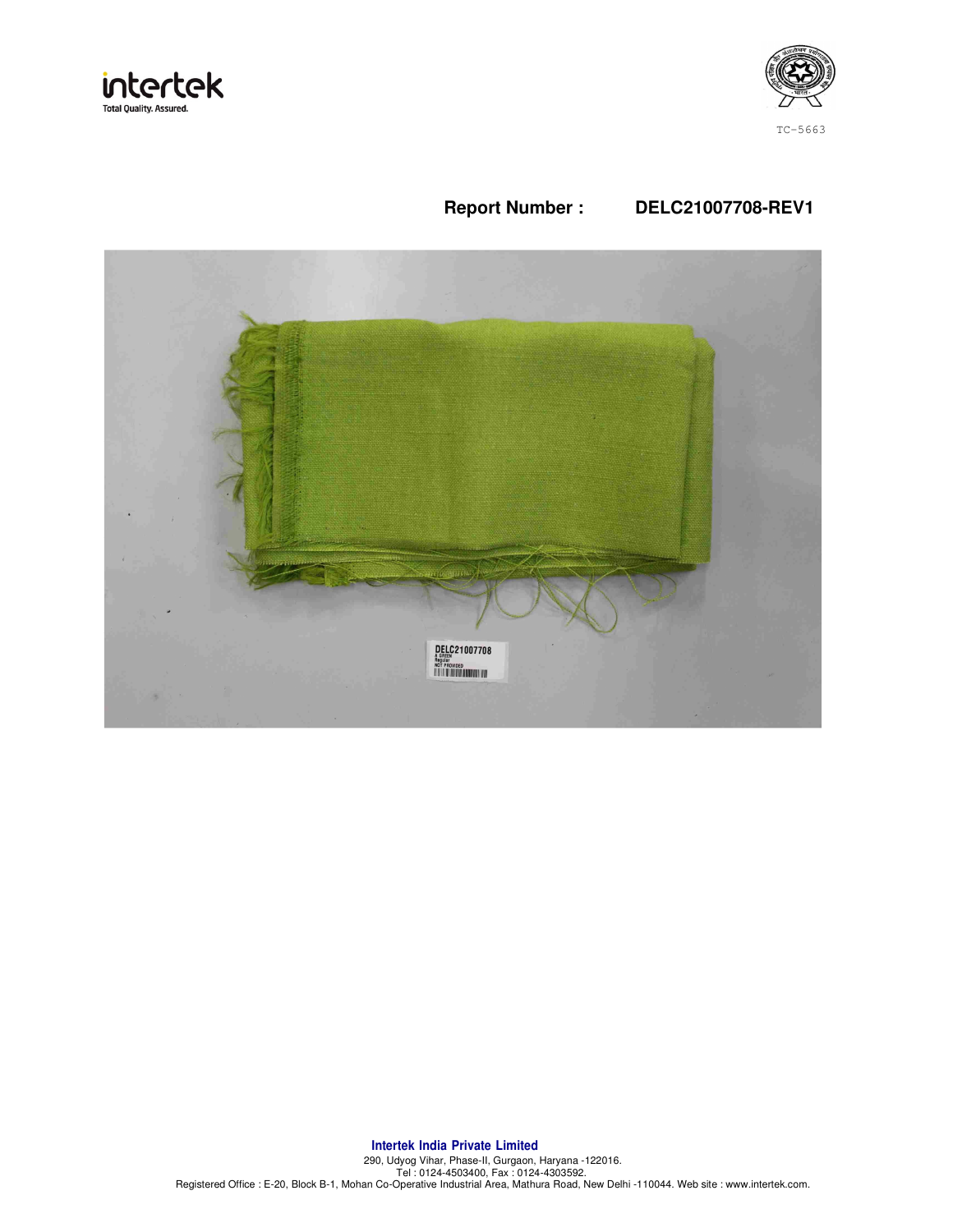

**TEST REPORT** 



**NUMBER : DELC21007708-REV1 DATE : 18-Aug-2021** 

| APPLICANT<br>ATTN | : Tata Steel Limited<br>Tisco Works, General Office, Bistupur, Jamshedpur, East NO. DELC21007708<br>Singhbhum, Jamshedpur, Jharkhand, 831001, India<br>: Chandrani Pramanik | THIS IS TO SUPERSEDE REPORT<br><b>DATED 24-Jun-2021</b> |
|-------------------|-----------------------------------------------------------------------------------------------------------------------------------------------------------------------------|---------------------------------------------------------|
|-------------------|-----------------------------------------------------------------------------------------------------------------------------------------------------------------------------|---------------------------------------------------------|

| Sample Description                            | : THESUBMITTED SAMPLE SAID TO BE GREEN JUTE COTTON<br>CANVAS BLEND FABRIC. |  |  |
|-----------------------------------------------|----------------------------------------------------------------------------|--|--|
|                                               | <b>TESTED COMPONENT:-</b><br>[1] GREEN JUTE COTTON CANVAS BLEND FABRIC     |  |  |
| Date Received/date Test Started               | : 21 Jun 2021                                                              |  |  |
| Date Confirmation Received<br>Buyer<br>P.O.No | $: 21$ Jun 2021<br>: NOT PROVIDED<br>di el                                 |  |  |
| <b>Fiber Content</b>                          | : COTTON CANVAS BLEND GSM 350                                              |  |  |
| Style                                         |                                                                            |  |  |
| Color                                         | : GREEN                                                                    |  |  |
| Article No                                    |                                                                            |  |  |
| Destination of Goods                          | : INDIA OR USA                                                             |  |  |

# **TEST CONDUCTED : AS PER THE REQUEST OF THE APPLICANT. FOR FURTHER DETAILS PLEASE REFER TO ENCLOSED PAGE(S)**

Azo Dyes

TESTED SAMPLE STANDARD STANDARD RESULT

[1] Azocolourants Content Requirement In Annex xvii Item 43 Of The Reach Regulation (EC) no. 1907/2006 & Amendment No. 522/2009 and 126/2013 (Formerly Known As Directive 2002/61/EC)

PASS

AUTHORIZED BY FOR Intertek India Private Limited [Analytical - Gurgaon]

RAVINDRA S LAB MANAGER - C&A

TEX/59

**The Tests marked with an (¤) are not accredited by NABL** 

**Intertek India Private Limited** 290, Udyog Vihar, Phase-II, Gurgaon, Haryana -122016. Tel : 0124-4503400, Fax : 0124-4303592.

Page 1 of 8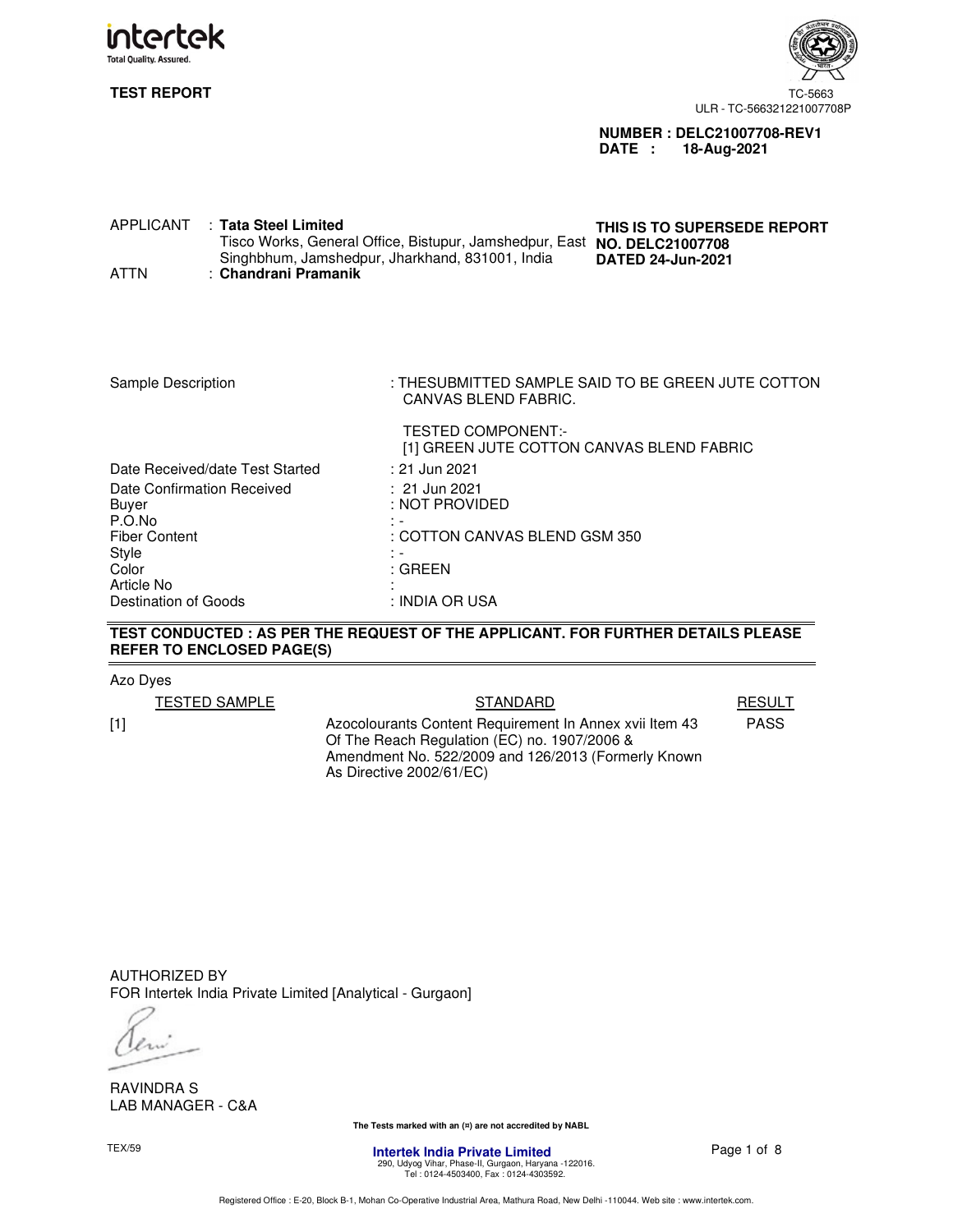



### **CONCLUSION :**

| <b>Chlorinated Phenols</b>      | М |
|---------------------------------|---|
| Apeos                           | M |
| Pfoa Test                       | M |
| Pfos Test                       | M |
| Organotin Compounds             | M |
| <b>Extractable Heavy Metals</b> | M |
| Carcinogenic Dyes               | M |
| Quinoline                       | M |
| pH Value                        | м |
| Formaldehyde                    | М |

### NOTE:

| M = MEETS REQUIREMENT,        | $F =$ FAILS TO MEET $F$ |
|-------------------------------|-------------------------|
| * = REQUIREMENT NOT PROVIDED, | $NA = NOT APPLICAE$     |
| $#$ = EXEMPTED.               | $NC = NO$ COMMENT,      |
| $SC = SEE$ COMMENT            | $**$ = REFER RESULT     |
| $\#$ = NOT PERFORMED          | $MA = MARGINAL ACC$     |
| NR = NOT REQUESTED            | $D = DATA$ ONLY         |
| $C = CONFIRM LABEL$           |                         |
|                               |                         |

MEET REQUIREMENT PLICABLE<sup></sup> MENT,<br>ESULT: <mark><br> A A CCEPTANCE</mark><br>

REMARKS :

TESTING HAS BEEN PERFORMED IN THIS REPORT AS PER "REACH ANNEX XVII" STANDARD AS REQUESTED BY THE APPLICANT.

THE TEST REPORT NO. DELC21007708 DATED 24-JUNE-2021 HAS BEEN REVISED TO AMEND THE APPLICANT NAME & ADDRESS AS REQUESTED BY CUSTOMER.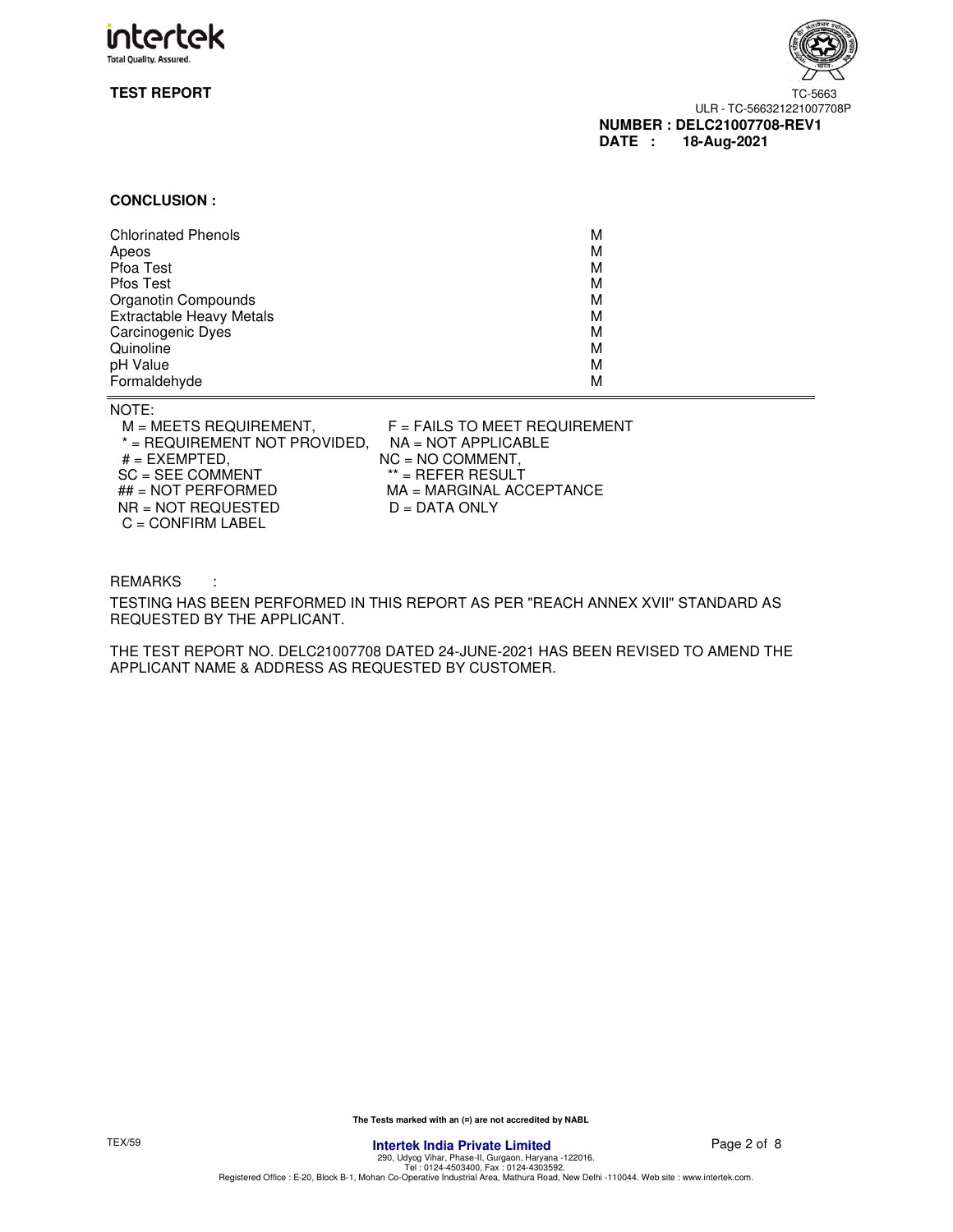



| TEST CONDUCTED (AS REQUESTED BY THE APPLICANT) |           |             |
|------------------------------------------------|-----------|-------------|
| 1. Chlorinated Phenols                         |           |             |
| Koh Extraction Followed By 64 LFGB-82-02-8     |           |             |
|                                                | $[1]$     |             |
|                                                |           | Requirement |
| Tecp                                           | <b>ND</b> | 1 ppm       |
| Pcp                                            | <b>ND</b> | 1 ppm       |
| Tricp                                          | <b>ND</b> | 1 ppm       |
| Dcp                                            | <b>ND</b> | 5 ppm       |
| Mcp                                            | <b>ND</b> | 5 ppm       |
| <b>REMARK:</b>                                 |           |             |
| ND = NOT DETECTED                              |           |             |
| DETECTION LIMIT = 0.05 ppm                     |           |             |
| ppm = PARTS PER MILLION                        |           |             |
|                                                |           |             |
| 2. Apeos                                       |           |             |
| ISO 18254-1:2016 Determined By LC-MS/MS.       |           |             |
|                                                | $[1]$     | Requirement |
| Nonylphenols (Np)                              | <b>ND</b> |             |
| Octylphenols (Op)                              | <b>ND</b> |             |
| Total of [Np & Op]                             | <b>ND</b> | 30 ppm      |
| Nonylphenol Ethoxylates                        | <b>ND</b> |             |
| (Npeo)                                         |           |             |
| Octylphenol Ethoxylates                        | <b>ND</b> |             |
| (Opeo)                                         |           |             |
| Total of Npeo & Opeo                           | <b>ND</b> | 100 ppm     |
|                                                |           |             |
| <b>REMARK:</b>                                 |           |             |
| ND = Not Detected                              |           |             |
| Detection Limit = 10 ppm                       |           |             |
| ppm = parts per million                        |           |             |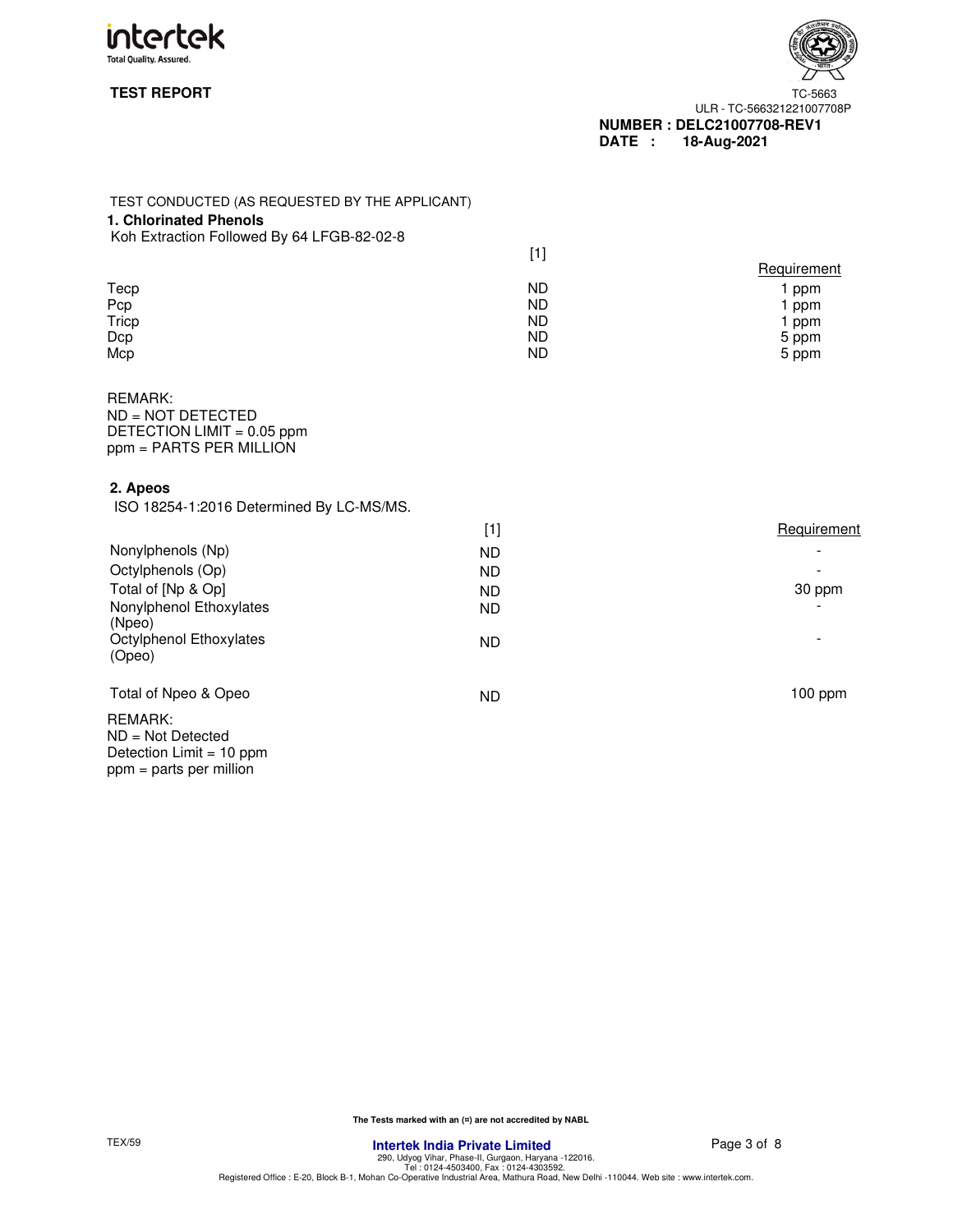

**3. Organotin Compounds** 



# ¤ ISO/TS 16179 : 2012  $[1]$ **Requirement** Dibutyltin [Dbt] 0.5 ppm<br>
Tributyltin [Tbt] 0.025 ppm 0.025 ppm 0.025 ppm 0.025 ppm 0.025 ppm 0.025 ppm 0.025 ppm 0.025 ppm 0.025 ppm 0 Tributyltin [Tbt] ND 0.025 ppm Dioctyl Tin [Dot] ND 0.5 ppm Triphenyl Tin (Tpht) REMARK: ND = NOT DETECTED DETECTION LIMIT FOR TBT: 0.025 PPM DETECTION LIMIT FOR DBT, DOT, TPHT: 0.05 PPM PPM = PARTS PER MILLION **4. Pfoa Test**  ¤ - BASED ON CEN/TS 15968:2010 [1] Requirement Pfoa komzet e komzet a northwedek a ND Not Detected Not Detected REMARK: ND = NOT DETECTED DETECTION LIMIT = 0.1 PPM PPM = PARTS PER MILLION **5. Pfos Test**  ¤ - BASED ON CEN/TS 15968:2010 [1] **Requirement**<br>Not Detected Pfos and the control of the control of the ND Not Detected in the Not Detected in the Not Detected in the Not REMARK: ND = NOT DETECTED DETECTION LIMIT = 0.1 PPM PPM = PARTS PER MILLION

**The Tests marked with an (¤) are not accredited by NABL**

**111ertek India Private Limited Filter (1998)**<br>290, Udyog Vihar, Phase-II, Gurgaon, Haryana -122016.<br>Tel : 0124-4503400, Fax : 0124-460309, 121-44-4030592.<br>Registered Office : E-20, Block B-1, Mohan Co-Operative Industrial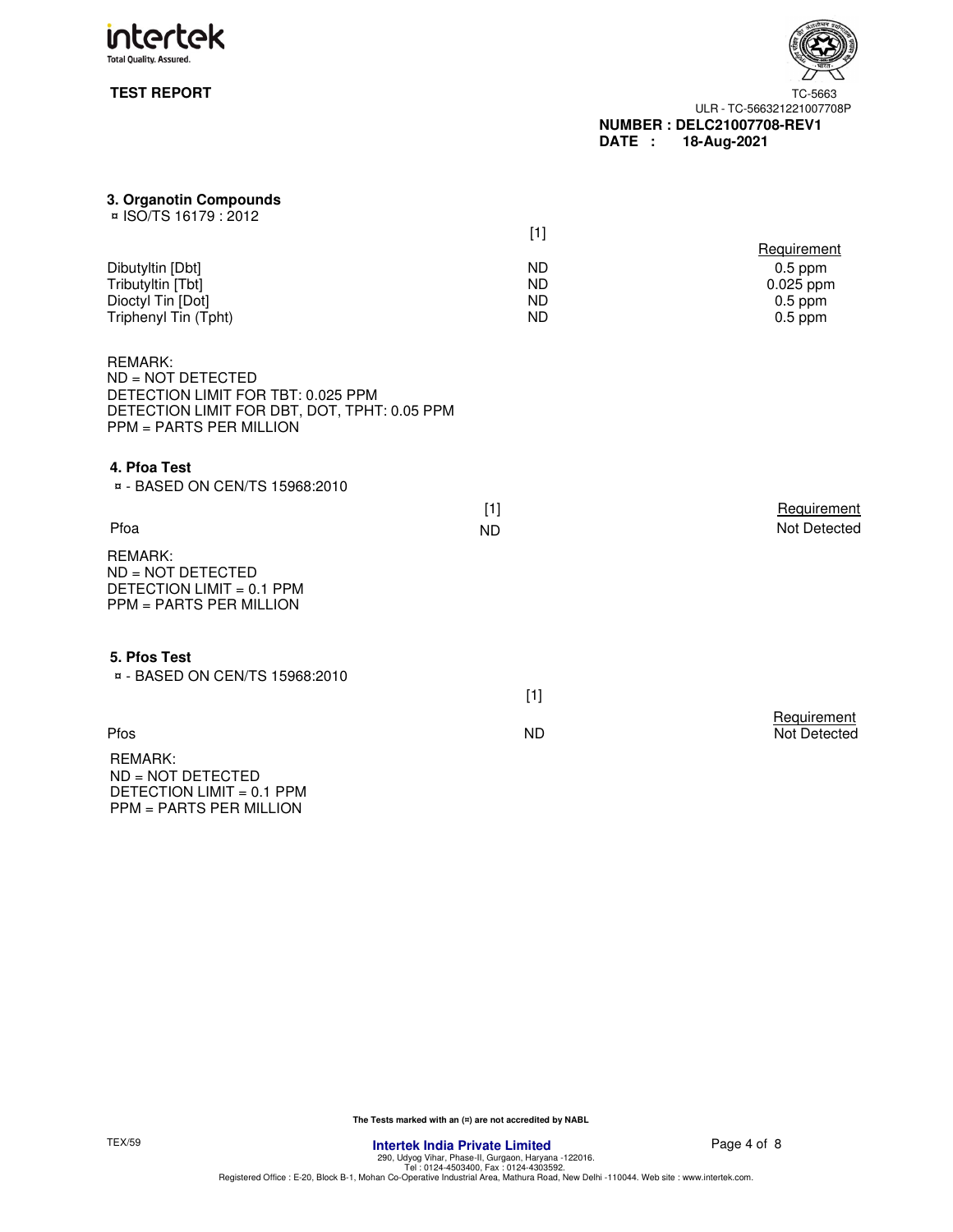



# **6. Extractable Heavy Metals**

|  |  |  |  | ¤ - EN ISO 105 E04 : 2013 solution II |
|--|--|--|--|---------------------------------------|
|--|--|--|--|---------------------------------------|

[1]

|                                                                                                                                                                  |                                                                                                            | Requirement  |
|------------------------------------------------------------------------------------------------------------------------------------------------------------------|------------------------------------------------------------------------------------------------------------|--------------|
| Sol. Antimony [Sb]                                                                                                                                               | $<$ 5.00 ppm                                                                                               | 5 ppm        |
| Sol. Arsenic [As]                                                                                                                                                | $<$ 0.10 ppm                                                                                               | $0.2$ ppm    |
| Sol. Cadmium [Cd]                                                                                                                                                | $<$ 0.05 ppm                                                                                               | $0.1$ ppm    |
| Sol. Chromium Vi [Cr-vi]                                                                                                                                         | $<$ 0.5 ppm                                                                                                | $0.5$ ppm    |
| Sol. Cobalt [Co]                                                                                                                                                 | $<$ 0.30 ppm                                                                                               | $1.0$ ppm    |
| Sol. Copper [Cu]                                                                                                                                                 | $< 5.00$ ppm                                                                                               | 25 ppm       |
| Sol. Lead [Pb]                                                                                                                                                   | $<$ 0.10 ppm                                                                                               | $0.2$ ppm    |
| Sol. Mercury [Hg]                                                                                                                                                | $<$ 0.02 ppm                                                                                               | $0.02$ ppm   |
| Sol. Nickel [Ni]                                                                                                                                                 | $<$ 0.30 ppm                                                                                               | $1.0$ ppm    |
| Sol. Chromium [Cr]                                                                                                                                               | $<$ 0.5 ppm                                                                                                | $1.0$ ppm    |
| <b>REMARK:</b><br>ppm = parts per million<br>$\leq$ = Less than<br>7. Carcinogenic Dyes<br>¤ - DIN 54231                                                         |                                                                                                            |              |
|                                                                                                                                                                  | $[1]$                                                                                                      |              |
|                                                                                                                                                                  |                                                                                                            | Requirement  |
| Disperse Blue 1<br>Basic Red 9<br>Acid Red 26<br>Disperse Yellow 3<br>Direct Blue 6<br>Direct Black 38<br>Disperse Orange 11<br>Basic Violet 14<br>Direct Red 28 | <b>ND</b><br><b>ND</b><br><b>ND</b><br><b>ND</b><br><b>ND</b><br><b>ND</b><br><b>ND</b><br>ND<br><b>ND</b> | NOT DETECTED |
|                                                                                                                                                                  |                                                                                                            |              |

REMARK: ND = NOT DETECTED DETECTION LIMIT = 1mg/l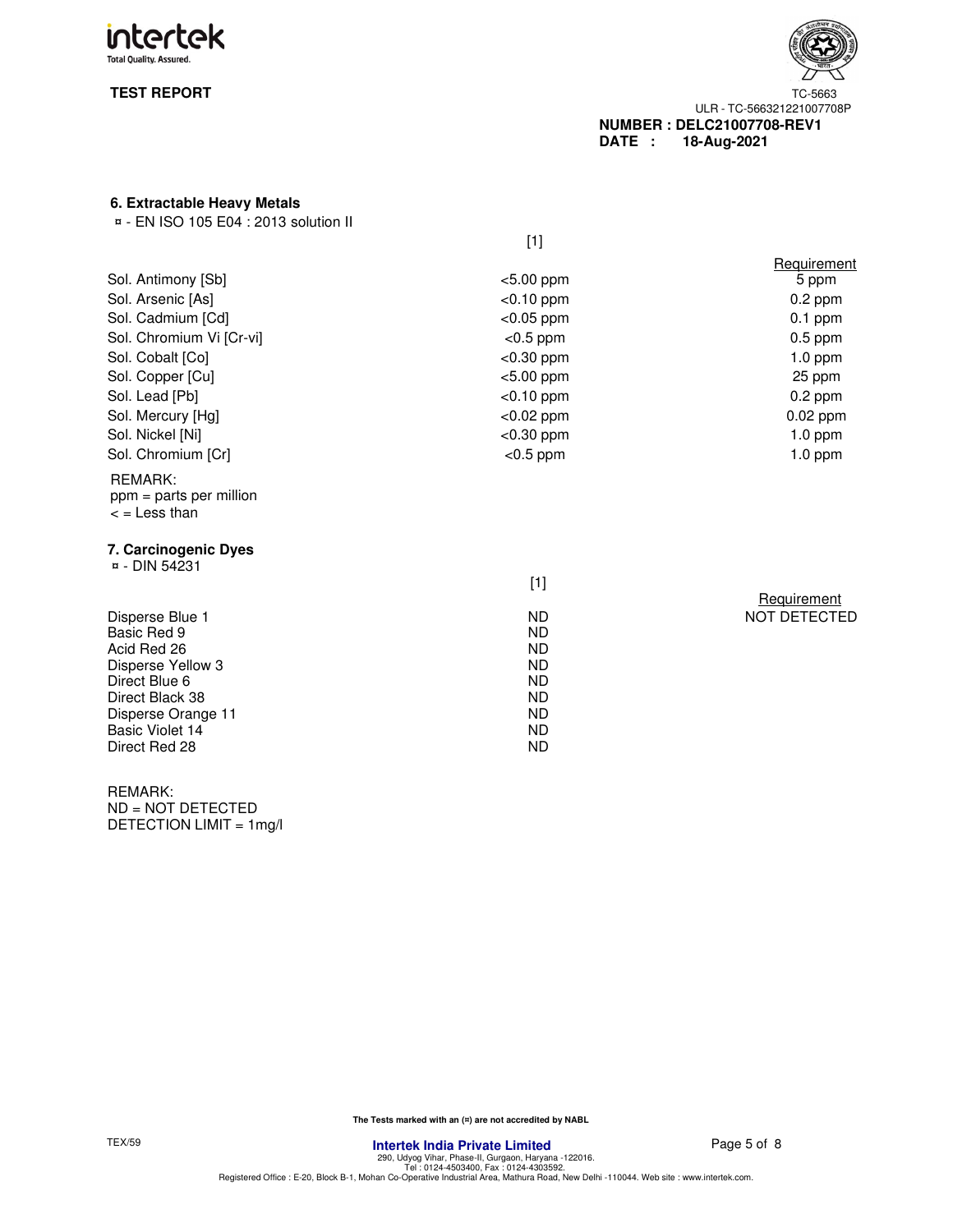



| 8. Quinoline                                                                               |           |                            |
|--------------------------------------------------------------------------------------------|-----------|----------------------------|
| ¤ As Per DIN 54231,                                                                        |           |                            |
|                                                                                            | $[1]$     |                            |
|                                                                                            |           | Requirement                |
|                                                                                            | <b>ND</b> | 50 ppm                     |
| <b>REMARK:</b><br>ND = NOT DETECTED<br>DETECTION LIMIT = 15 ppm<br>ppm = PARTS PER MILLION |           |                            |
| 9. pH Value<br>ISO 3071:2005.                                                              |           |                            |
|                                                                                            | $[1]$     |                            |
|                                                                                            | 6.4       | Requirement<br>$4.0 - 7.5$ |
| 10. Formaldehyde<br>BS EN ISO 14184 PART-1 : 2011 Determined By Uv-vis Spectrophotometer   |           |                            |
|                                                                                            | $[1]$     |                            |
|                                                                                            | <b>ND</b> | Requirement<br>75 ppm      |
| <b>REMARK:</b><br>ND = NOT DETECTED<br>DETECTION LIMIT = 5 ppm<br>ppm = PARTS PER MILLION  |           |                            |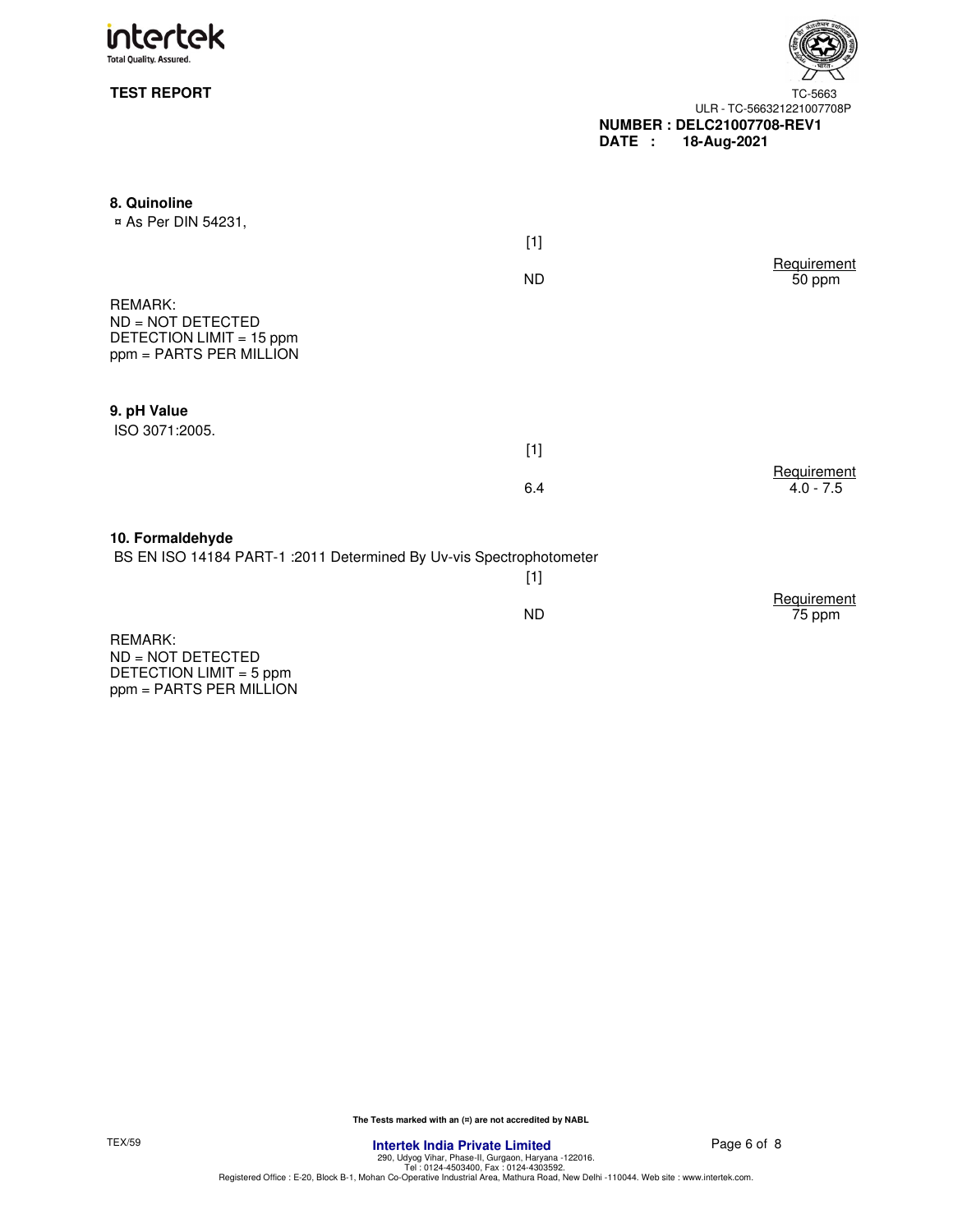



## **11. Azo Dyes**

EN ISO 14362-1: 2017 As Per European Test Procedure For Detection Of The Use Of Certain Azo Colorants By Using Gas Chromatographic-Mass Spectrometric (GC-MS) And High Performance Liquid Chromatographic (HPLC/DAD) Analysis.

| $[1]$                                     |               |                |             |
|-------------------------------------------|---------------|----------------|-------------|
| Forbiden Amines                           | CAS-NO        | <b>RESULTS</b> | Requirement |
| 4-AMINOBIPHENYL                           | $92 - 67 - 1$ | N              | 30 ppm      |
| <b>BENZIDINE</b>                          | 92-87-5       | N              |             |
| 4-CHLORO-O-TOLUIDINE                      | $95 - 69 - 2$ | N              |             |
| 2-NAPHTHYLAMINE                           | $91 - 59 - 8$ | N              |             |
| O-AMINOAZOTOLUENE                         | 97-56-3       | N              |             |
| P-CHLOROANILINE                           | 106-47-8      | N              |             |
| 2,4-DIAMINOANISOLE                        | 615-05-4      | N              |             |
| 4,4'-DIAMINODIPHENYLMETHANE               | 101-77-9      | N              |             |
| 3.3'-DICHLOROBENZIDINE                    | $91 - 94 - 1$ | N              |             |
| 3,3'-DIMETHOXYBENZIDINE                   | 119-90-4      | N              |             |
| 3,3'-DIMETHYLBENZIDINE                    | 119-93-7      | N              |             |
| 3,3'-DIMETHYL-4,4' DIAMINOBIPHENYLMETHANE | 838-88-0      | N              |             |
| P-CRESIDINE                               | 120-71-8      | N              |             |
| 4,4'-Methylene-bis-(2- chloroaniline)     | 101-14-4      | N              |             |
| 4,4'-OXYDIANILINE                         | 101-80-4      | N              |             |
| 4,4'-THIODIANILINE                        | 139-65-1      | N              |             |
| O-TOLUIDINE                               | 95-53-4       | N              |             |
| 2,4-TOLUENENEDIANMINE                     | 95-80-7       | N              |             |
| 2,4,5-TRIMETHYLANILINE                    | 137-17-7      | N              |             |
| 2-METHOXYANILINE                          | $90-04-0$     | N              |             |
| P-AMINOAZOBENZENE                         | 60-09-3       | N              |             |
| 2,6 XYLIDINE                              | 87-62-7       | N              |             |
| 2,4-XYLIDINE                              | $95 - 68 - 1$ | N              |             |
| 2-AMINO-4-NITROTOLUENE                    | $99 - 55 - 8$ | N              |             |
| <b>ANILINE</b>                            | 62-53-3       | N              |             |
| 6-AMINO-2-ETHOXYNAPHTHALENE               | 293733-21-8   | N              |             |
| 4-AMINO-3-FLUOROPHENOL                    | 399-95-1      | N              |             |
| 4-CHLORO-O-TOLUIDINIUM CHLORIDE           | 3165-93-3     | N              |             |
| 2-NAPHTHYLAMMONIUMACETATE                 | 553-00-4      | N              |             |
| 4-METHOXY-M-PHENYLENE DIAMMONIUM SULPHATE | 39156-41-7    | N              |             |
| 2,4,5-TRIMETHYLANILINE HYDROCHLORIDE      | 21436-97-5    | N              |             |
| <b>REMARK:</b>                            |               |                |             |
| Summary: Presence of carcinogenic amines  |               | N              |             |
| $N = Not$ Detected                        |               |                |             |
| Detection Limit = 5 ppm                   |               |                |             |
| ppm = parts per million                   |               |                |             |
| <b>Result: Not Detected</b>               |               |                |             |

## END OF THE TEST REPORT ##